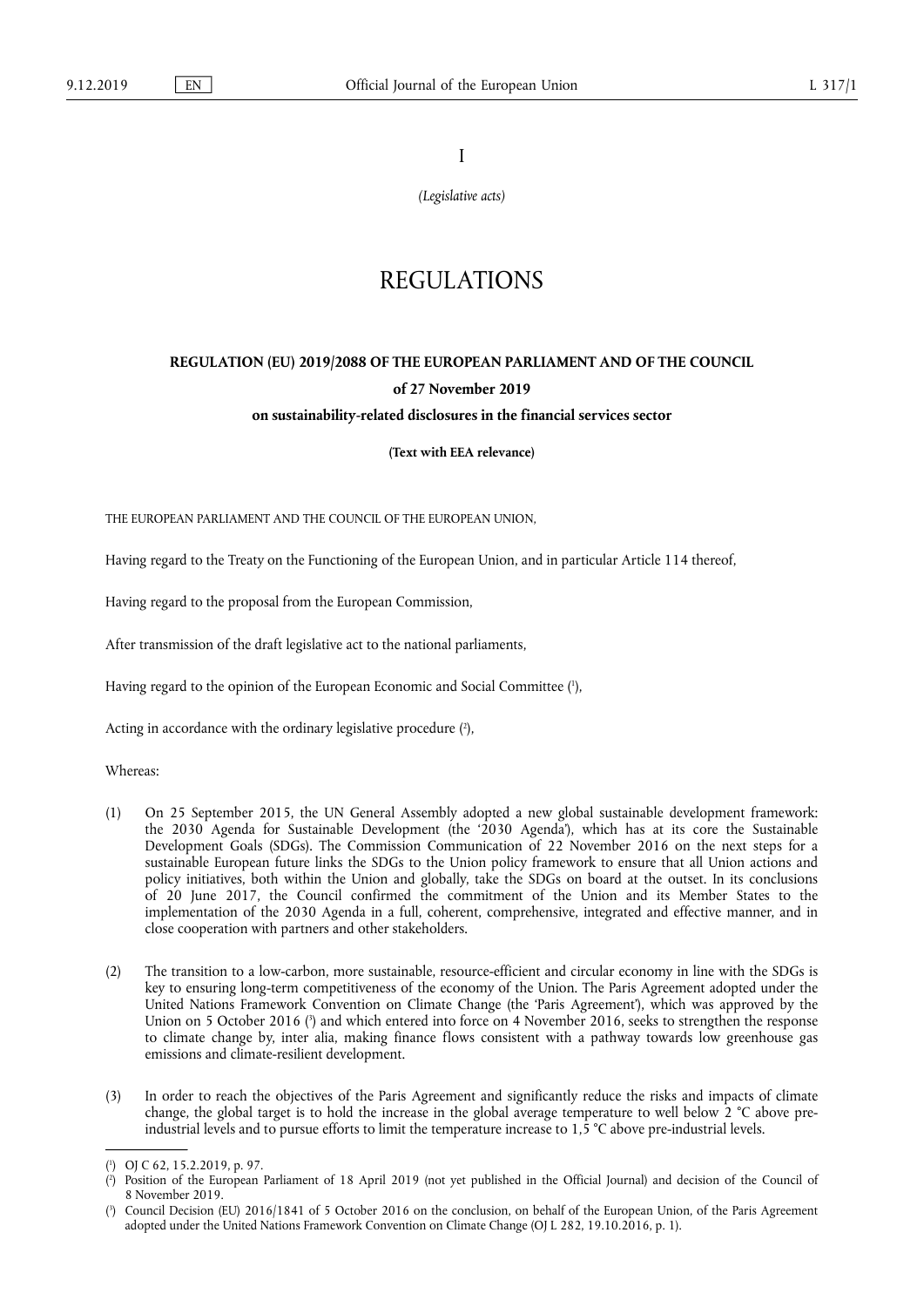- (4) Directives 2009/65/EC (\*), 2009/138/EC (\*), 2011/61/EU (\*), 2013/36/EU (\*), 2014/65/EU (\*), (EU) 2016/97 (\*), (EU) 2016/2341 ( $^{10}$ ) of the European Parliament and of the Council, and Regulations (EU) No 345/2013 ( $^{11}$ ), (EU) No 346/2013 (<sup>12</sup>), (EU) 2015/760 (<sup>13</sup>) and (EU) 2019/1238 (<sup>14</sup>) of the European Parliament and of the Council share the common objective of facilitating the uptake and pursuit of the activities of undertakings for collective investment in transferable securities (UCITS), credit institutions, alternative investment fund managers (AIFMs) which manage or market alternative investment funds, including European long-term investment funds (ELTIFs), insurance undertakings, investment firms, insurance intermediaries, institutions for occupational retirement provision (IORPs), managers of qualifying venture capital funds (EuVECA managers), managers of qualifying social entrepreneurship funds (EuSEF managers) and providers of pan-European personal pension products (PEPPs). Those Directives and Regulations ensure the more uniform protection of end investors and make it easier for them to benefit from a wide range of financial products, while at the same time providing rules that enable end investors to make informed investment decisions.
- (5) Disclosures to end investors on the integration of sustainability risks, on the consideration of adverse sustainability impacts, on sustainable investment objectives, or on the promotion of environmental or social characteristics, in investment decision‐making and in advisory processes, are insufficiently developed because such disclosures are not yet subject to harmonised requirements.
- (6) The exemption from this Regulation for financial advisers which employ fewer than three persons should be without prejudice to the application of the provisions of national law transposing Directives 2014/65/EU and (EU) 2016/97, in particular the rules on investment and insurance advice. Therefore, although such advisers are not required to provide information in accordance with this Regulation, they are required to consider and factor in sustainability risks in their advisory processes.
- (7) Entities covered by this Regulation, depending on the nature of their activities, should comply with the rules on financial market participants where they manufacture financial products and should comply with the rules on financial advisers where they provide investment advice or insurance advice. Therefore, where such entities carry out activities of both financial market participants and financial advisers concurrently, such entities should be deemed to be financial market participants where they act in the capacity of manufacturers of financial products, including portfolio management, and should be deemed to be financial advisers where they provide investment or insurance advice.
- (8) As the Union is increasingly faced with the catastrophic and unpredictable consequences of climate change, resource depletion and other sustainability-related issues, urgent action is needed to mobilise capital not only through public policies but also by the financial services sector. Therefore, financial market participants and financial advisers should be required to disclose specific information regarding their approaches to the integration of sustainability risks and the consideration of adverse sustainability impacts.

<sup>(</sup> 4 ) Directive 2009/65/EC of the European Parliament and of the Council of 13 July 2009 on the coordination of laws, regulations and administrative provisions relating to undertakings for collective investment in transferable securities (UCITS) (OJ L 302, 17.11.2009, p. 32).

<sup>(</sup> 5 ) Directive 2009/138/EC of the European Parliament and of the Council of 25 November 2009 on the taking-up and pursuit of the business of Insurance and Reinsurance (Solvency II) (OJ L 335, 17.12.2009, p. 1).

<sup>(</sup> 6 ) Directive 2011/61/EU of the European Parliament and of the Council of 8 June 2011 on Alternative Investment Fund Managers (OJ L 174, 1.7.2011, p. 1).

<sup>(</sup> 7 ) Directive 2013/36/EU of the European Parliament and of the Council of 26 June 2013 on access to the activity of credit institutions and the prudential supervision of credit institutions and investment firms, amending Directive 2002/87/EC and repealing Directives 2006/48/EC and 2006/49/EC (OJ L 176, 27.6.2013, p. 338).

<sup>(</sup> 8 ) Directive 2014/65/EU of the European Parliament and of the Council of 15 May 2014 on markets in financial instruments and amending Directive 2002/92/EC and Directive 2011/61/EU (OJ L 173, 12.6.2014, p. 349).

<sup>(</sup> 9 ) Directive (EU) 2016/97 of the European Parliament and of the Council of 20 January 2016 on insurance distribution (OJ L 26, 2.2.2016, p. 19).

<sup>(</sup> 10) Directive (EU) 2016/2341 of the European Parliament and of the Council of 14 December 2016 on the activities and supervision of institutions for occupational retirement provision (IORPs) (OJ L 354, 23.12.2016, p. 37).

<sup>(</sup> 11) Regulation (EU) No 345/2013 of the European Parliament and of the Council of 17 April 2013 on European venture capital funds (OJ L 115, 25.4.2013, p. 1).

<sup>(</sup> 12) Regulation (EU) No 346/2013 of the European Parliament and of the Council of 17 April 2013 on European social entrepreneurship funds (OJ L 115, 25.4.2013, p. 18).

<sup>(</sup> 13) Regulation (EU) 2015/760 of the European Parliament and of the Council of 29 April 2015 on European long-term investment funds (OJ L 123, 19.5.2015, p.98).

<sup>(</sup> Regulation (EU) 2019/1238 of the European Parliament and of the Council of 20 June 2019 on a Pan-European Personal Pension Product (PEPP) (OJ L 198, 25.7.2019, p. 1).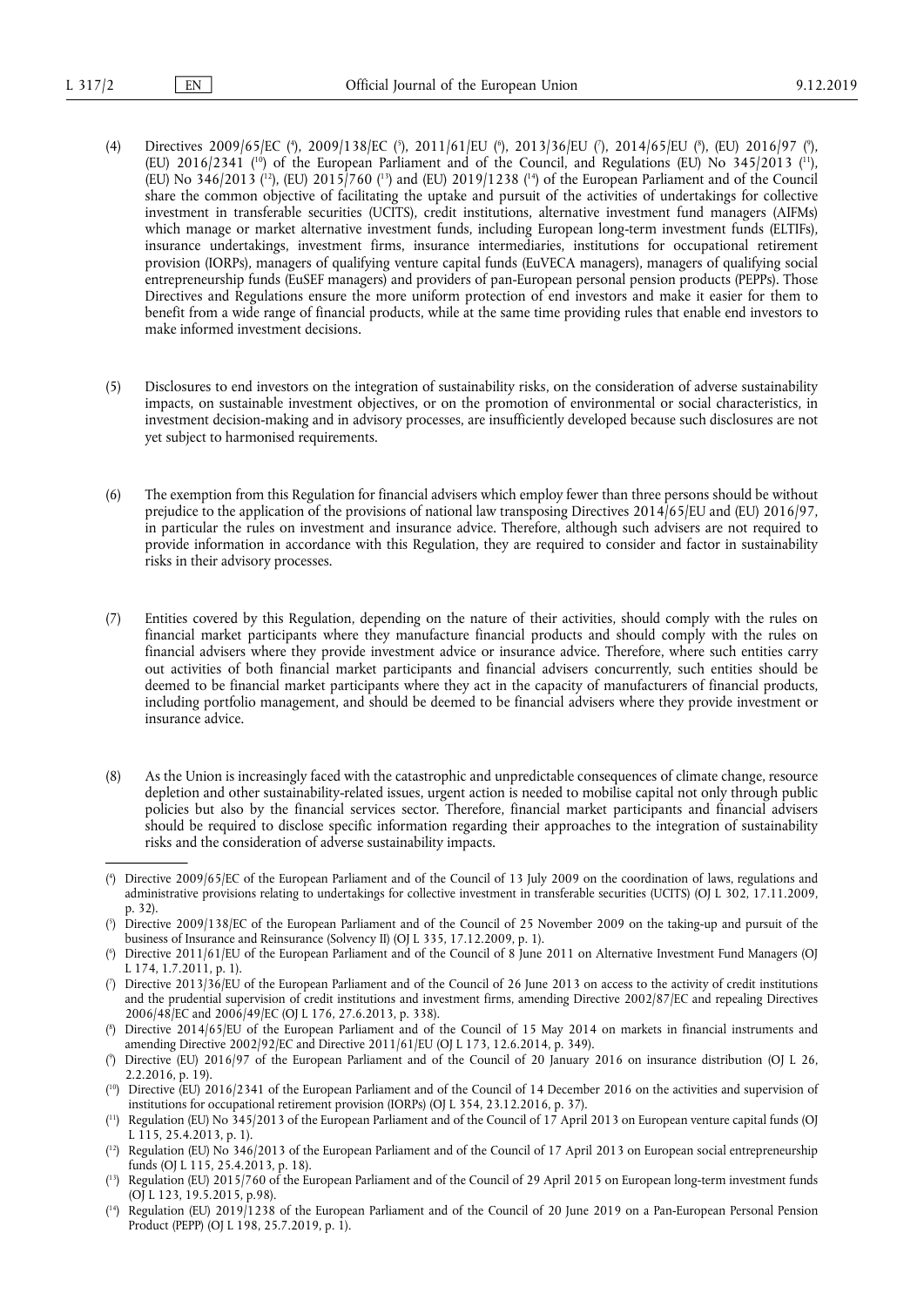- (9) In the absence of harmonised Union rules on sustainability-related disclosures to end investors, it is likely that diverging measures will continue to be adopted at national level and different approaches in different financial services sectors might persist. Such divergent measures and approaches would continue to cause significant distortions of competition because of significant differences in disclosure standards. In addition, the parallel development of market-based practices that are based on commercially-driven priorities that produce divergent results currently causes further market fragmentation and might even further exacerbate inefficiencies in the functioning of the internal market in the future. Divergent disclosure standards and market-based practices make it very difficult to compare different financial products, create an uneven playing field for such products and for distribution channels, and erect additional barriers within the internal market. Such divergences could also be confusing for end investors and could distort their investment decisions. In ensuring compliance with the Paris Agreement, there is a risk that Member States adopt divergent national measures which could create obstacles to the smooth functioning of the internal market and be detrimental to financial market participants and financial advisers. Furthermore, the lack of harmonised rules relating to transparency makes it difficult for end investors to effectively compare different financial products in different Member States with respect to their environmental, social and governance risks and sustainable investment objectives. It is therefore necessary to address existing obstacles to the functioning of the internal market and to enhance the comparability of financial products in order to avoid likely future obstacles.
- (10) This Regulation aims to reduce information asymmetries in principal‐agent relationships with regard to the integration of sustainability risks, the consideration of adverse sustainability impacts, the promotion of environmental or social characteristics, and sustainable investment, by requiring financial market participants and financial advisers to make pre-contractual and ongoing disclosures to end investors when they act as agents of those end investors (principals).
- (11) This Regulation supplements the disclosure requirements laid down in Directives 2009/65/EC, 2009/138/EC, 2011/61/EU, 2014/65/EU, (EU) 2016/97, (EU) 2016/2341, and Regulations (EU) No 345/2013, (EU) No 346/2013, (EU) 2015/760 and (EU) 2019/1238 as well as in national law governing personal and individual pension products. To ensure the orderly and effective monitoring of compliance with this Regulation, Member States should rely on the competent authorities already designated under those rules.
- (12) This Regulation maintains the requirements for financial market participants and financial advisers to act in the best interest of end investors, including but not limited to, the requirement of conducting adequate due diligence prior to making investments, provided for in Directives 2009/65/EC, 2009/138/EC, 2011/61/EU, 2013/36/EU, 2014/65/ EU, (EU) 2016/97, (EU) 2016/2341, and Regulations (EU) No 345/2013 and (EU) No 346/2013, as well as in national law governing personal and individual pension products. In order to comply with their duties under those rules, financial market participants and financial advisers should integrate in their processes, including in their due diligence processes, and should assess on a continuous basis not only all relevant financial risks but also including all relevant sustainability risks that might have a relevant material negative impact on the financial return of an investment or advice. Therefore, financial market participants and financial advisers should specify in their policies how they integrate those risks and publish those policies.
- (13) This Regulation requires financial market participants and financial advisers which provide investment advice or insurance advice with regard to insurance‐based investment products (IBIPs), regardless of the design of the financial product and the target market, to publish written policies on the integration of sustainability risks and ensure the transparency of such integration.
- (14) A sustainability risk means an environmental, social or governance event or condition that, if it occurs, could cause a negative material impact on the value of the investment, as specified in sectoral legislation, in particular in Directives 2009/65/EC, 2009/138/EC, 2011/61/EU, 2013/36/EU, 2014/65/EU, (EU) 2016/97, (EU) 2016/2341, or delegated acts and regulatory technical standards adopted pursuant to them.
- (15) This Regulation should be without prejudice to the rules on the risk integration under Directives 2009/65/EC, 2009/138/EC, 2011/61/EU, 2013/36/EU, (EU) 2016/97, (EU) 2016/2341, and Regulations (EU) No 345/2013 and (EU) No 346/2013 and as well as under national law governing personal and individual pension products, including but not limited to the relevant applicable proportionality criteria such as size, internal organisation and the nature,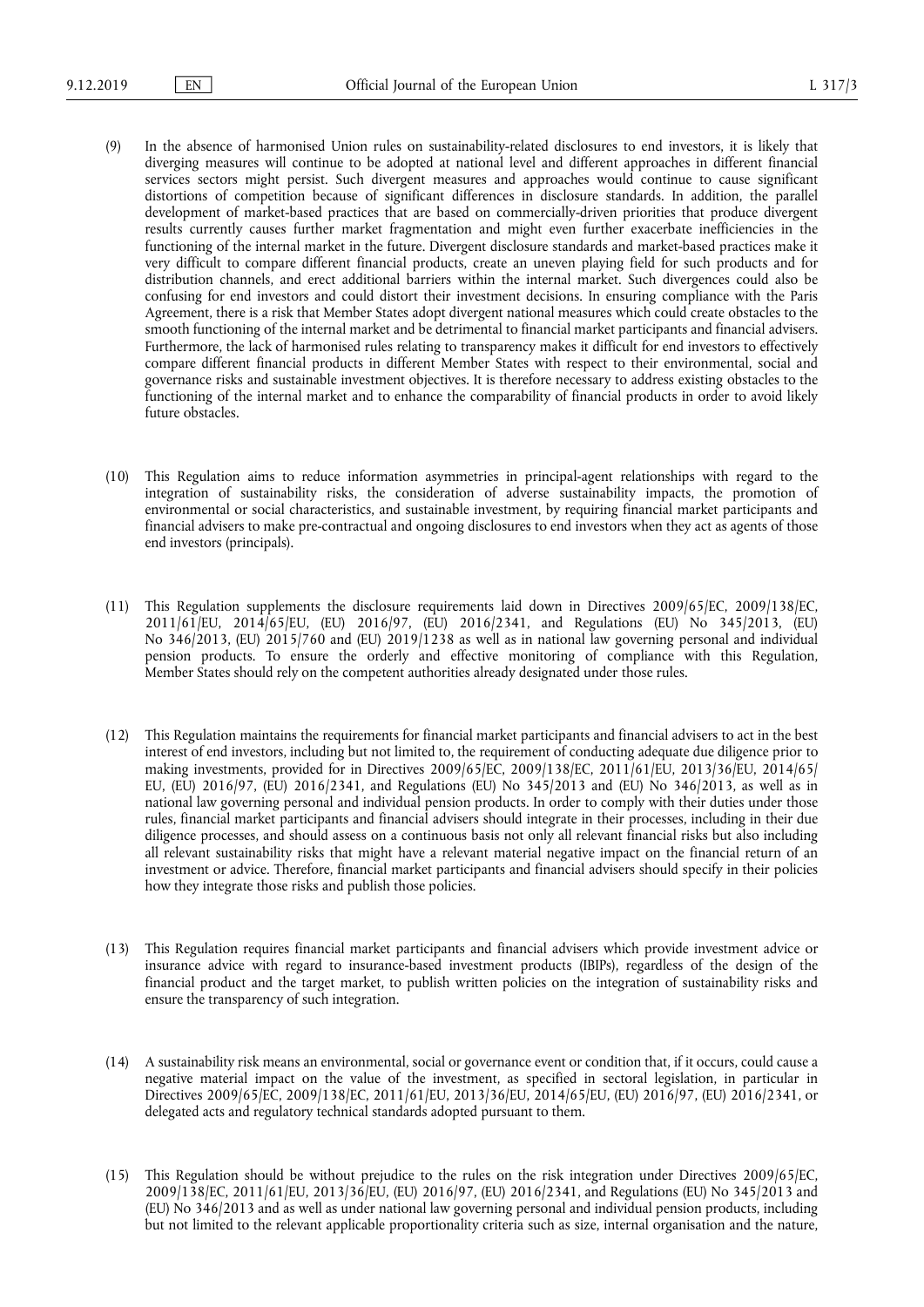scope and complexity of the activities in question. This Regulation seeks to achieve more transparency regarding how financial market participants and financial advisers integrate sustainability risks into their investment decisions and investment or insurance advice. Where the sustainability risk assessment leads to the conclusion that there are no sustainability risks deemed to be relevant to the financial product, the reasons therefor should be explained. Where the assessment leads to the conclusion that those risks are relevant, the extent to which those sustainability risks might impact the performance of the financial product should be disclosed either in qualitative or quantitative terms. The sustainability risk assessments and related pre‐contractual disclosures by financial market participants should feed into pre‐contractual disclosures by financial advisers. Financial advisers should disclose how they take sustainability risks into account in the selection process of the financial product that is presented to the end investors before providing the advice, regardless of the sustainability preferences of the end investors. This should be without prejudice to the application of provisions of national law transposing Directives 2014/65/EU and (EU) 2016/97, in particular the obligations on financial market participants and financial advisers as regards product governance, assessments of suitability and appropriateness, and the demands-and-needs test.

- (16) Investment decisions and advice might cause, contribute to or be directly linked to effects on sustainability factors that are negative, material or likely to be material.
- (17) To ensure the coherent and consistent application of this Regulation, it is necessary to lay down a harmonised definition of 'sustainable investment' which provides that the investee companies follow good governance practices and the precautionary principle of 'do no significant harm' is ensured, so that neither the environmental nor the social objective is significantly harmed.
- (18) Where financial market participants, taking due account of their size, the nature and scale of their activities and the types of financial products they make available, consider principal adverse impacts, whether material or likely to be material, of investment decisions on sustainability factors, they should integrate in their processes, including in their due diligence processes, the procedures for considering the principal adverse impacts alongside the relevant financial risks and relevant sustainability risks. The information on such procedures might describe how financial market participants discharge their sustainability-related stewardship responsibilities or other shareholder engagements. Financial market participants should include on their websites information on those procedures and descriptions of the principal adverse impacts. In that respect, the Joint Committee of the European Banking Authority established by Regulation (EU) No 1093/2010 of the European Parliament and of the Council ( 15) (EBA), the European Insurance and Occupational Pensions Authority established by Regulation (EU) No 1094/2010 of the European Parliament and of the Council ( 16) (EIOPA) and the European Securities and Markets Authority established by Regulation (EU) No 1095/2010 of the European Parliament and of the Council ( 17) (ESMA) (the 'Joint Committee'), and financial market participants and financial advisers should consider the due diligence guidance for responsible business conduct developed by the Organisation for Economic Co-operation and Development (OECD) and the United Nations‐supported Principles for Responsible Investment.
- (19) The consideration of sustainability factors in the investment decision‐making and advisory processes can realise benefits beyond financial markets. It can increase the resilience of the real economy and the stability of the financial system. In so doing, it can ultimately impact on the risk-return of financial products. It is therefore essential that financial market participants and financial advisers provide the information necessary to enable end investors to make informed investment decisions.

<sup>(</sup> 15) Regulation (EU) No 1093/2010 of the European Parliament and of the Council of 24 November 2010 establishing a European Supervisory Authority (European Banking Authority), amending Decision No 716/2009/EC and repealing Commission Decision 2009/78/EC (OJ L 331, 15.12.2010, p. 12).

<sup>(</sup> 16) Regulation (EU) No 1094/2010 of the European Parliament and of the Council of 24 November 2010 establishing a European Supervisory Authority (European Insurance and Occupational Pensions Authority), amending Decision No 716/2009/EC and repealing Commission Decision 2009/79/EC (OJ L 331, 15.12.2010, p. 48).

<sup>(</sup> 17) Regulation (EU) No 1095/2010 of the European Parliament and of the Council of 24 November 2010 establishing a European Supervisory Authority (European Securities and Markets Authority), amending Decision No 716/2009/EC and repealing Commission Decision 2009/77/EC (OJ L 331, 15.12.2010, p. 84).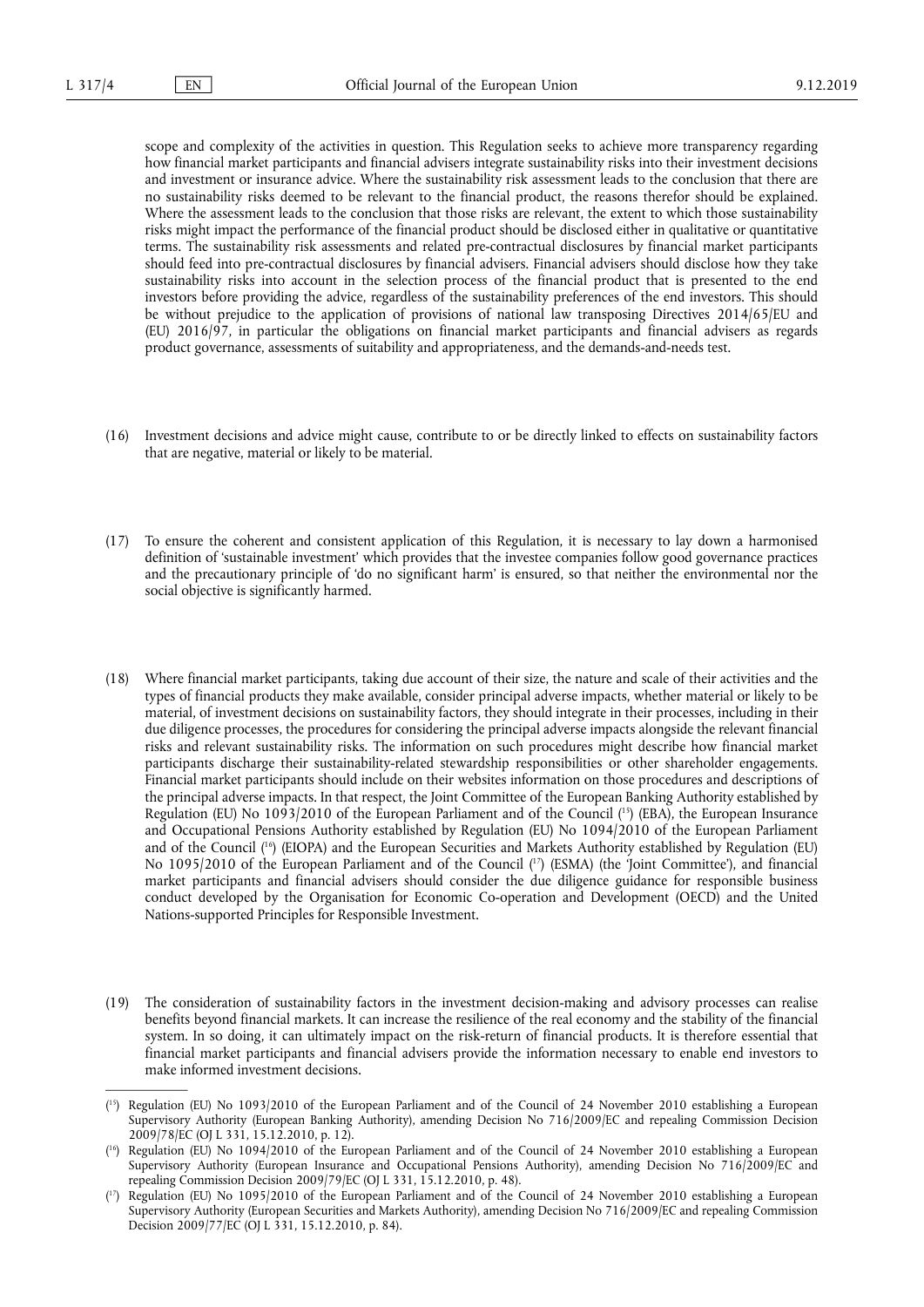- (20) Financial market participants which consider the principal adverse impacts of investment decisions on sustainability factors should disclose in the pre‐contractual information for each financial product, concisely in qualitative or quantitative terms, how such impacts are considered as well as a statement that information on the principal adverse impacts on sustainability factors is available in the ongoing reporting. Principal adverse impacts should be understood as those impacts of investment decisions and advice that result in negative effects on sustainability factors.
- (21) Sustainable products with various degrees of ambition have been developed to date. Therefore, for the purposes of pre‐contractual disclosures and disclosures in periodical reports, it is necessary to distinguish between the requirements for financial products which promote environmental or social characteristics and those for financial products which have as an objective a positive impact on the environment and society. As a consequence, as regards the financial products with environmental or social characteristics, financial market participants should disclose whether and how the designated index, sustainability index or mainstream index, is aligned with those characteristics and where no benchmark is used, information on how the sustainability characteristics of the financial products are met. As regards financial products which have as an objective a positive impact on the environment and society, financial market participants should disclose which sustainable benchmark they use to measure the sustainable performance and where no benchmark is used, explain how the sustainable objective is met. Those disclosures by means of periodic reports should be carried out annually.
- (22) This Regulation is without prejudice to the rules on remuneration or the assessment of the performance of staff of financial market participants and financial advisers under Directives 2009/65/EC, 2009/138/EC, 2011/61/EU, 2013/36/EU, 2014/65/EU, (EU) 2016/97, (EU) 2016/2341, and Regulations (EU) No 345/2013 and (EU) No 346/2013, or to implementing acts and national law governing personal and individual pension products, including but not limited to the relevant applicable proportionality criteria such as size, internal organisation and the nature, scope and complexity of the activities in question. It is, however, appropriate to achieve more transparency, in qualitative or quantitative terms, on the remuneration policies of financial market participants and financial advisers, with respect to their investment or insurance advice, that promote sound and effective risk management with respect to sustainability risks whereas the structure of remuneration does not encourage excessive risk-taking with respect to sustainability risks and is linked to risk-adjusted performance.
- (23) To enhance transparency and inform end investors, access to information on how financial market participants and financial advisers integrate relevant sustainability risks, whether material or likely to be material, in their investment decision making processes, including the organisational, risk management and governance aspects of such processes, and in their advisory processes, respectively, should be regulated by requiring those entities to maintain concise information about those policies on their websites.
- (24) The current disclosure requirements set out in Union law do not require the disclosure of all the information necessary to properly inform end investors about the sustainability-related impact of their investments in financial products with environmental or social characteristics or financial products which pursue sustainability objectives. Therefore, it is appropriate to set out more specific and standardised disclosure requirements with regard to such investments. For instance, the overall sustainability-related impact of financial products should be reported regularly by means of indicators relevant for measuring the chosen sustainable investment objective. Where an appropriate index has been designated as a reference benchmark, that information should also be provided for the designated index as well as for a broad market index to allow for comparison. Where EuSEF managers make available information on the positive social impact that is the objective of a given fund, on the overall social outcome achieved and on the related methods used in accordance with Regulation (EU) No 346/2013, they might, where appropriate, use such information for the purposes of the disclosures under this Regulation.
- (25) Directive 2013/34/EU of the European Parliament and of the Council  $(^{18})$  imposes transparency obligations as regards environmental, social and corporate governance matters in non‐financial reporting. However, the form and presentation required by that Directive is not, always suitable for direct use by financial market participants and financial advisers when dealing with end investors. Financial market participants and financial advisers should have the option to use information in management reports and non‐financial statements for the purposes of this Regulation in accordance with that Directive, where appropriate.

<sup>(</sup> 18) Directive 2013/34/EU of the European Parliament and of the Council of 26 June 2013 on the annual financial statements, consolidated financial statements and related reports of certain types of undertakings, amending Directive 2006/43/EC of the European Parliament and of the Council and repealing Council Directives 78/660/EEC and 83/349/EEC (OJ L 182, 29.6.2013, p. 19).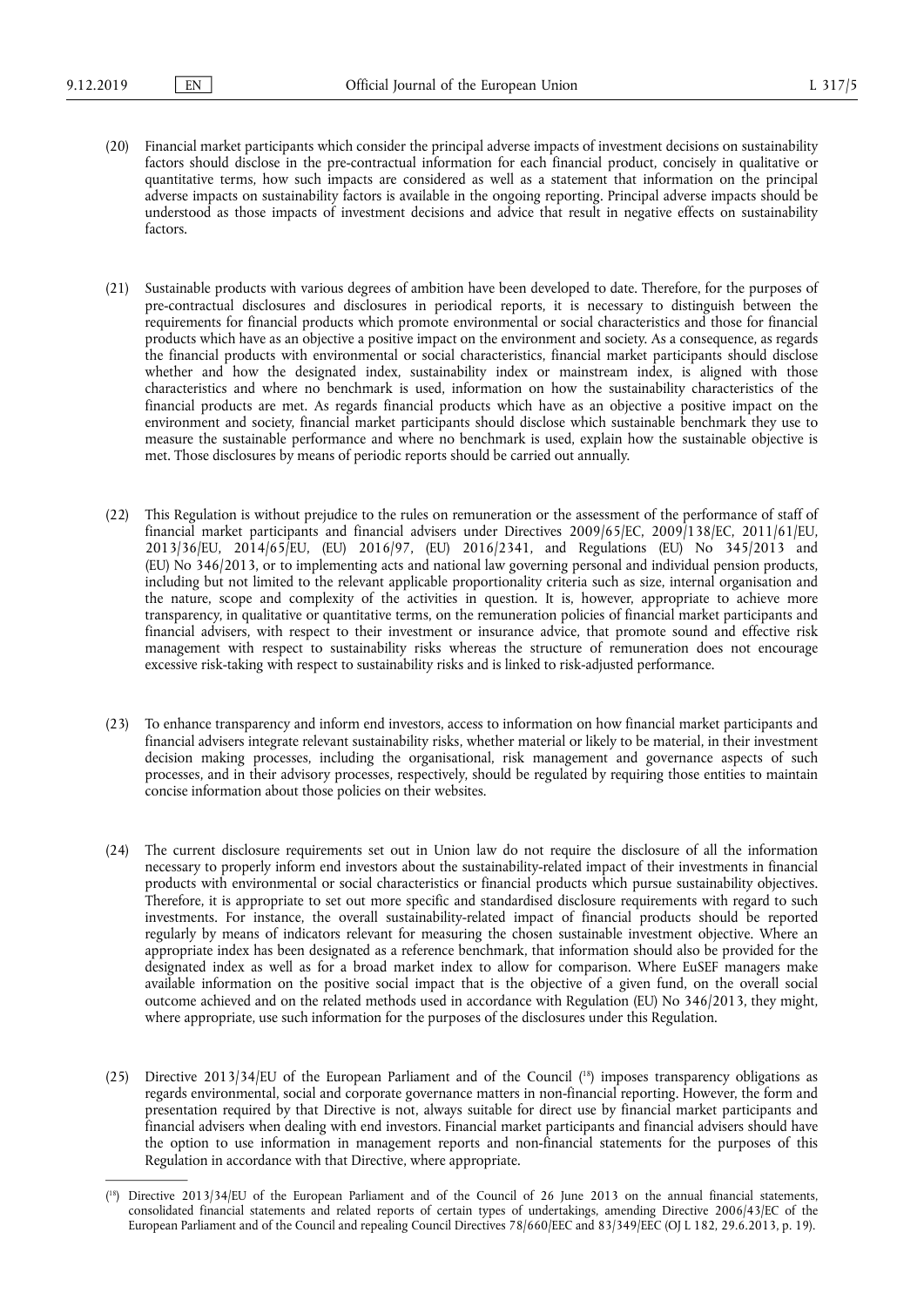- (26) To ensure the reliability of information published on the websites of financial market participants and financial advisers, such information should be kept up to date, and any revisions or changes to such information should be clearly explained.
- (27) Even though this Regulation does not cover national social security schemes covered by Regulations (EC) No 883/2004 and (EC) No 987/2009, in view of the fact that Member States increasingly open up parts of the management of compulsory pension schemes within their social security systems to financial market participants or other entities under private law, and as such schemes are exposed to sustainability risks and might consider adverse sustainability impacts, promote environmental or social characteristics or pursue sustainable investment, Member States should have the option to apply this Regulation with regard to such schemes in order to mitigate information asymmetries.
- (28) This Regulation should not prevent a Member State from adopting or maintaining in force more stringent provisions on the publication of climate change adaptation policies and on additional disclosures to end investors regarding sustainability risks provided that the affected financial market participants and financial advisers, have their head offices in its territory. However, such provisions should not impede the effective application of this Regulation or the achievement of its objectives.
- (29) Under Directive (EU) 2016/2341, IORPs are already required to apply governance and risk-management rules to their investment decisions and risk assessments in order to ensure continuity and regularity. Investment decisions and the assessment of relevant risks, including environmental, social and governance risks, should be made in such a manner as to ensure compliance with the interests of members and beneficiaries of IORPs. EIOPA should issue guidelines specifying how investment decisions and risk assessments by IORPs are to take into account environmental, social and governance risks under that Directive.
- (30) EBA, EIOPA and ESMA (collectively, the 'ESAs') should be mandated, through the Joint Committee, to develop draft regulatory technical standards to further specify the content, methodologies and presentation of information in relation to sustainability indicators with regard to climate and other environment‐related adverse impacts, to social and employee matters, to respect for human rights, and to anti‐corruption and anti‐bribery matters, as well as to specify the presentation and content of the information with regard to the promotion of environmental or social characteristics and sustainable investment objectives to be disclosed in pre‐contractual documents, annual reports and on websites of financial market participants in accordance with Articles 10 to 14 of Regulations (EU) No 1093/2010, (EU) No 1094/2010 and (EU) No 1095/2010. The Commission should be empowered to adopt those regulatory technical standards by means of delegated acts pursuant to Article 290 of the Treaty on the Functioning of the European Union (TFEU) and in accordance with Articles 10 to 14 of Regulations (EU) No 1093/2010, (EU) No 1094/2010 and (EU) No 1095/2010.
- (31) The ESAs should be mandated, through the Joint Committee, to develop draft implementing technical standards to determine the standard presentation of information on the promotion of environmental or social characteristics and sustainable investments in marketing communications. The Commission should be empowered to adopt those implementing technical standards by means of an implementing act pursuant to Article 291 TFEU and in accordance with Article 15 of Regulations (EU) No 1093/2010, (EU) No 1094/2010 and (EU) No 1095/2010.
- (32) Since annual reports in principle summarise business results for complete calendar years, the provisions of this Regulation regarding the transparency requirements for such reports should not apply until 1 January 2022.
- (33) The disclosure rules contained in this Regulation should supplement the provisions of Directives 2009/65/EC, 2009/138/EC, 2011/61/EU, 2014/65/EU, (EU) 2016/97 and (EU) 2016/2341, and Regulations (EU) No 345/2013, (EU) No 346/2013, (EU) 2015/760 and (EU) 2019/1238.
- (34) This Regulation respects fundamental rights and observes the principles recognised in particular by the Charter of the Fundamental Rights of the European Union.
- (35) Since the objectives of this Regulation, namely to strengthen protection for end investors and improve disclosures to them, including in cases of cross-border purchases by end investors, cannot be sufficiently achieved by the Member States but can rather, by reason of the need to lay down uniform disclosure requirements, be better achieved at Union level, the Union may adopt measures, in accordance with the principle of subsidiarity as set out in Article 5 of the Treaty on European Union. In accordance with the principle of proportionality, as set out in that Article, this Regulation does not go beyond what is necessary in order to achieve those objectives,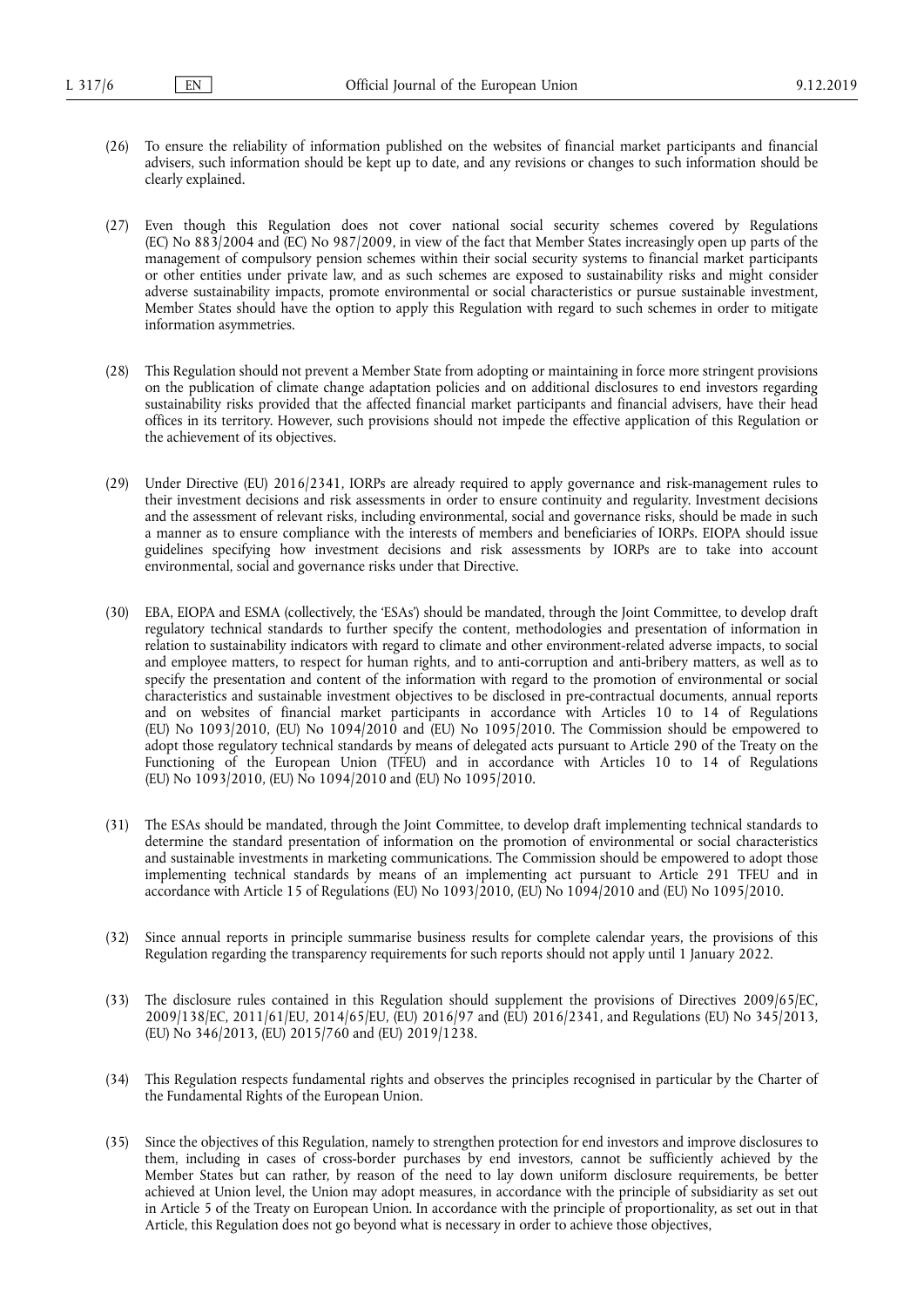HAVE ADOPTED THIS REGULATION:

## *Article 1*

#### **Subject matter**

This Regulation lays down harmonised rules for financial market participants and financial advisers on transparency with regard to the integration of sustainability risks and the consideration of adverse sustainability impacts in their processes and the provision of sustainability-related information with respect to financial products.

## *Article 2*

# **Definitions**

For the purposes of this Regulation, the following definitions apply:

- (1) 'financial market participant' means:
	- (a) an insurance undertaking which makes available an insurance‐based investment product (IBIP);
	- (b) an investment firm which provides portfolio management;
	- (c) an institution for occupational retirement provision (IORP);
	- (d) a manufacturer of a pension product;
	- (e) an alternative investment fund manager (AIFM);
	- (f) a pan‐European personal pension product (PEPP) provider;
	- (g) a manager of a qualifying venture capital fund registered in accordance with Article 14 of Regulation (EU) No 345/2013;
	- (h) a manager of a qualifying social entrepreneurship fund registered in accordance with Article 15 of Regulation (EU) No 346/2013;
	- (i) a management company of an undertaking for collective investment in transferable securities (UCITS management company); or
	- (j) a credit institution which provides portfolio management;
- (2) 'insurance undertaking' means an insurance undertaking authorised in accordance with Article 18 of Directive 2009/138/EC;
- (3) 'insurance‐based investment product' or 'IBIP' means:
	- (a) an insurance‐based investment product as defined in point (2) of Article 4 of Regulation (EU) No 1286/2014 of the European Parliament and of the Council ( 19); or
	- (b) an insurance product which is made available to a professional investor and which offers a maturity or surrender value that is wholly or partially exposed, directly or indirectly, to market fluctuations;
- (4) 'alternative investment fund manager' or 'AIFM' means an AIFM as defined in point (b) of Article 4(1) of Directive 2011/61/EU;
- (5) 'investment firm' means an investment firm as defined in point (1) of Article 4(1) of Directive 2014/65/EU;
- (6) 'portfolio management' means portfolio management as defined in in point (8) of Article 4(1) of Directive 2014/65/EU;
- (7) 'institution for occupational retirement provision' or 'IORP' means an institution for occupational retirement provision authorised or registered in accordance with Article 9 of Directive (EU) 2016/2341 except an institution in respect of which a Member State has chosen to apply Article 5 of that Directive or an institution that operates pension schemes which together have less than 15 members in total;

<sup>(</sup> 19) Regulation (EU) No 1286/2014 of the European Parliament and of the Council of 26 November 2014 on key information documents for packaged retail and insurance-based investment products (PRIIPs) (OJ L 352, 9.12.2014, p. 1).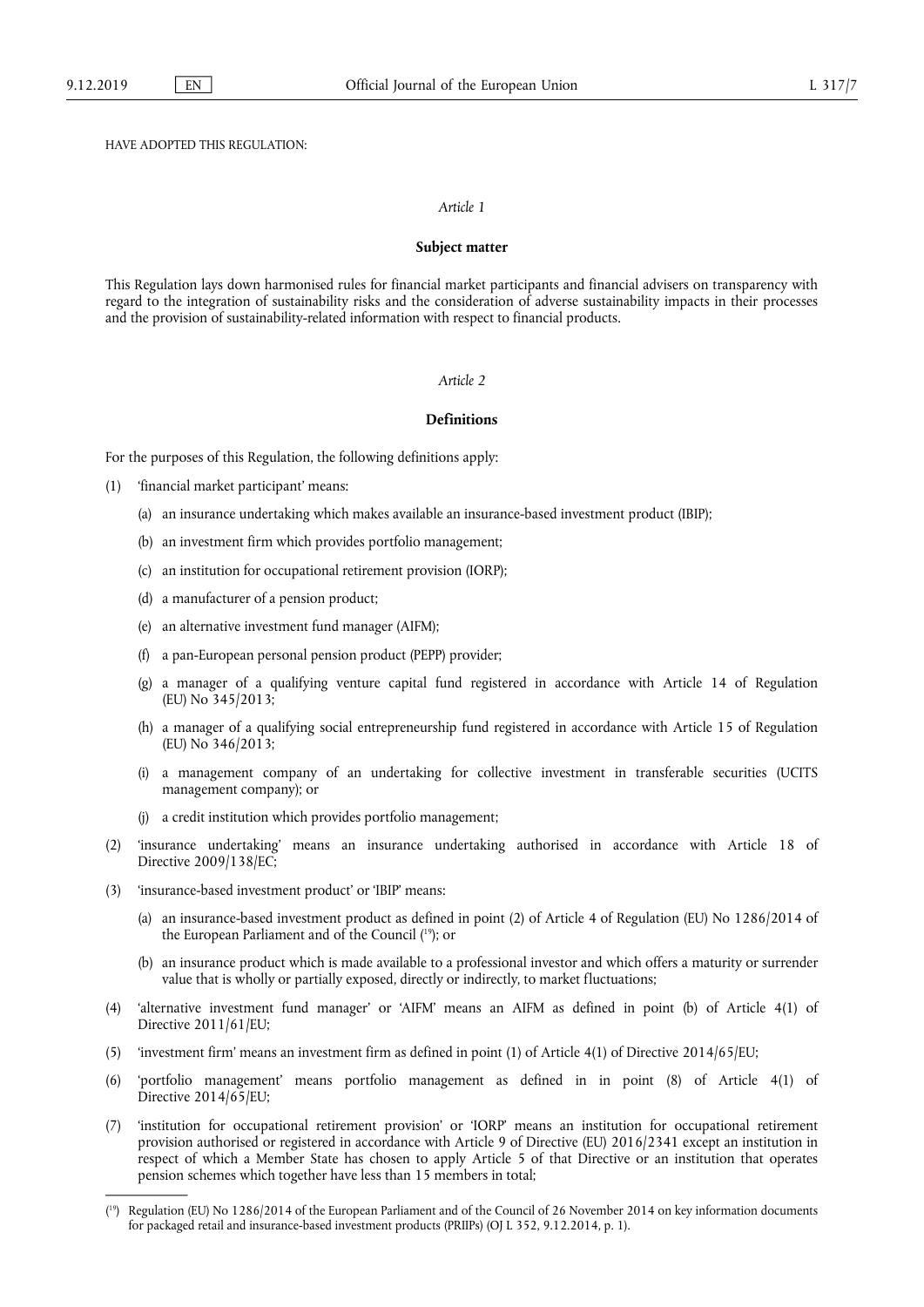- (8) 'pension product' means:
	- (a) a pension product as referred to in point (e) of Article 2(2) of Regulation (EU) No 1286/2014; or
	- (b) an individual pension product as referred to in point (g) of Article 2(2) of Regulation (EU) No 1286/2014;
- (9) 'pan‐European Personal Pension Product' or 'PEPP' means a product as referred to in point (2) of Article 2 of Regulation (EU) 2019/1238;
- (10) 'UCITS management company' means:
	- (a) a management company as defined in point (b) of Article 2(1) of Directive 2009/65/EC; or
	- (b) an investment company authorised in accordance with Directive 2009/65/EC which has not designated a management company authorised under that Directive for its management;
- (11) 'financial adviser' means:
	- (a) an insurance intermediary which provides insurance advice with regard to IBIPs;
	- (b) an insurance undertaking which provides insurance advice with regard to IBIPs;
	- (c) a credit institution which provides investment advice;
	- (d) an investment firm which provides investment advice;
	- (e) an AIFM which provides investment advice in accordance with point (b)(i) of Article 6(4) of Directive 2011/61/EU; or
	- (f) a UCITS management company which provides investment advice in accordance with point (b)(i) of Article 6(3) of Directive 2009/65/EC;
- (12) 'financial product' means:
	- (a) a portfolio managed in accordance with point (6) of this Article;
	- (b) an alternative investment fund (AIF);
	- (c) an IBIP;
	- (d) a pension product;
	- (e) a pension scheme;
	- (f) a UCITS; or
	- (g) a PEPP;
- (13) 'alternative investment funds' or 'AIFs' means AIFs as defined in point (a) of Article 4(1) of Directive 2011/61/EU;
- (14) 'pension scheme' means a pension scheme as defined in point (2) of Article 6 of Directive (EU) 2016/2341;
- (15) 'undertaking for collective investment in transferable securities' or 'UCITS' means an undertaking authorised in accordance with Article 5 of Directive 2009/65/EC;
- (16) 'investment advice' means investment advice as defined in point (4) of Article 4(1) of Directive 2014/65/EU;
- (17) 'sustainable investment' means an investment in an economic activity that contributes to an environmental objective, as measured, for example, by key resource efficiency indicators on the use of energy, renewable energy, raw materials, water and land, on the production of waste, and greenhouse gas emissions, or on its impact on biodiversity and the circular economy, or an investment in an economic activity that contributes to a social objective, in particular an investment that contributes to tackling inequality or that fosters social cohesion, social integration and labour relations, or an investment in human capital or economically or socially disadvantaged communities, provided that such investments do not significantly harm any of those objectives and that the investee companies follow good governance practices, in particular with respect to sound management structures, employee relations, remuneration of staff and tax compliance;
- (18) 'professional investor' means a client who meets the criteria laid down in Annex II to Directive 2014/65/EU;
- (19) 'retail investor' means an investor who is not a professional investor;
- (20) 'insurance intermediary' means an insurance intermediary as defined in point (3) of Article 2(1) of Directive (EU) 2016/97;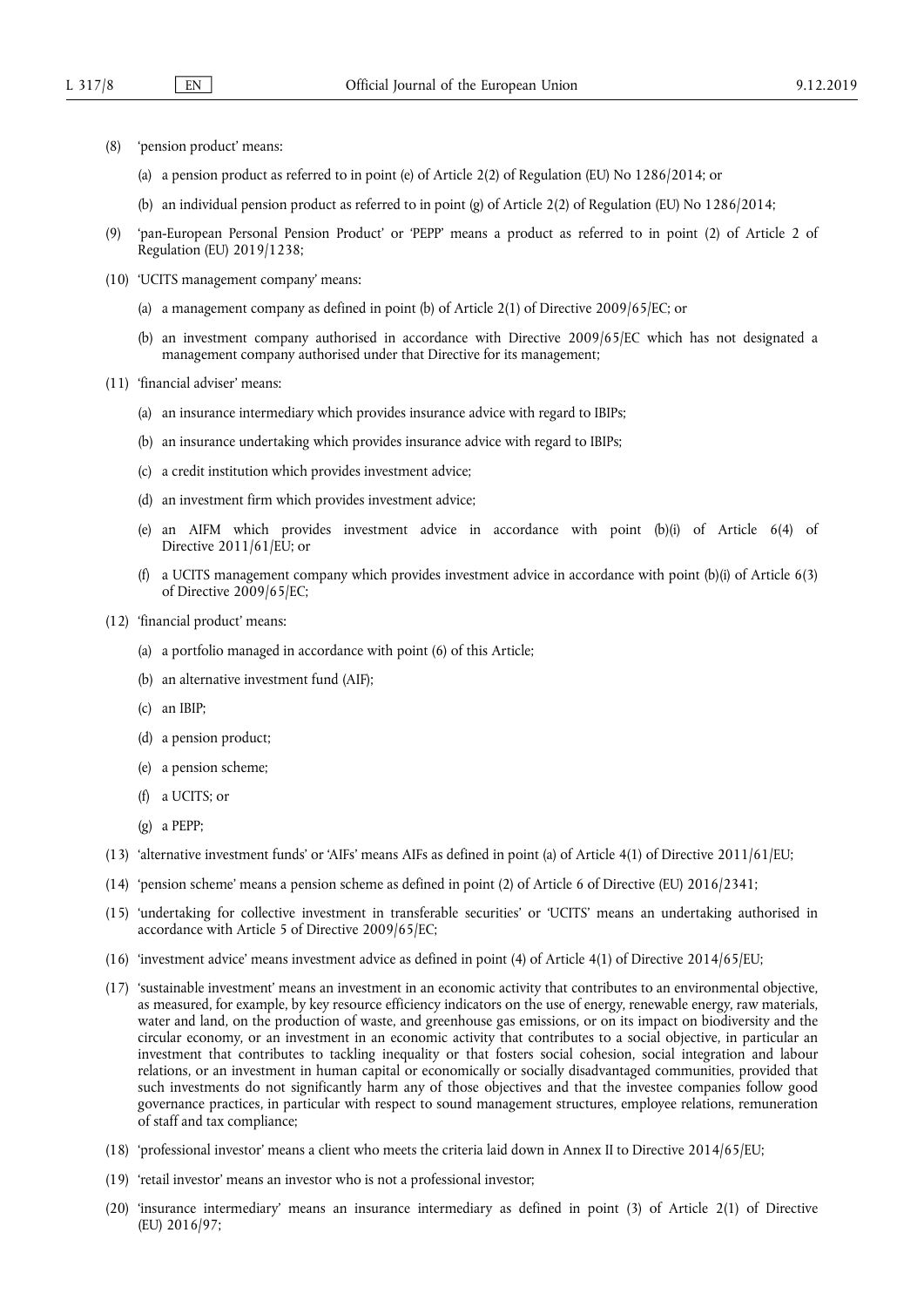- (21) 'insurance advice' means advice as defined in point (15) of Article 2(1) of Directive (EU) 2016/97;
- (22) 'sustainability risk' means an environmental, social or governance event or condition that, if it occurs, could cause an actual or a potential material negative impact on the value of the investment;
- (23) 'European long‐term investment fund' or 'ELTIF' means a fund authorised in accordance with Article 6 of Regulation (EU) 2015/760;
- (24) 'sustainability factors' mean environmental, social and employee matters, respect for human rights, anti-corruption and anti‐bribery matters.

# *Article 3*

#### **Transparency of sustainability risk policies**

1. Financial market participants shall publish on their websites information about their policies on the integration of sustainability risks in their investment decision‐making process.

2. Financial advisers shall publish on their websites information about their policies on the integration of sustainability risks in their investment advice or insurance advice.

#### *Article 4*

## **Transparency of adverse sustainability impacts at entity level**

- 1. Financial market participants shall publish and maintain on their websites:
- (a) where they consider principal adverse impacts of investment decisions on sustainability factors, a statement on due diligence policies with respect to those impacts, taking due account of their size, the nature and scale of their activities and the types of financial products they make available; or
- (b) where they do not consider adverse impacts of investment decisions on sustainability factors, clear reasons for why they do not do so, including, where relevant, information as to whether and when they intend to consider such adverse impacts.

2. Financial market participants shall include in the information provided in accordance with point (a) of paragraph 1 at least the following:

- (a) information about their policies on the identification and prioritisation of principal adverse sustainability impacts and indicators;
- (b) a description of the principal adverse sustainability impacts and of any actions in relation thereto taken or, where relevant, planned;
- (c) brief summaries of engagement policies in accordance with Article 3g of Directive 2007/36/EC, where applicable;
- (d) a reference to their adherence to responsible business conduct codes and internationally recognised standards for due diligence and reporting and, where relevant, the degree of their alignment with the objectives of the Paris Agreement.

3. By way of derogation from paragraph 1, from 30 June 2021, financial market participants exceeding on their balance sheet dates the criterion of the average number of 500 employees during the financial year shall publish and maintain on their websites a statement on their due diligence policies with respect to the principal adverse impacts of investment decisions on sustainability factors. That statement shall at least include the information referred to in paragraph 2.

4. By way of derogation from paragraph 1 of this Article, from 30 June 2021, financial market participants which are parent undertakings of a large group as referred to in Article 3(7) of Directive 2013/34/EU exceeding on the balance sheet date of the group, on a consolidated basis, the criterion of the average number of 500 employees during the financial year shall publish and maintain on their websites a statement on their due diligence policies with respect to the principal adverse impacts of investment decisions on sustainability factors. That statement shall at least include the information referred to in of paragraph 2.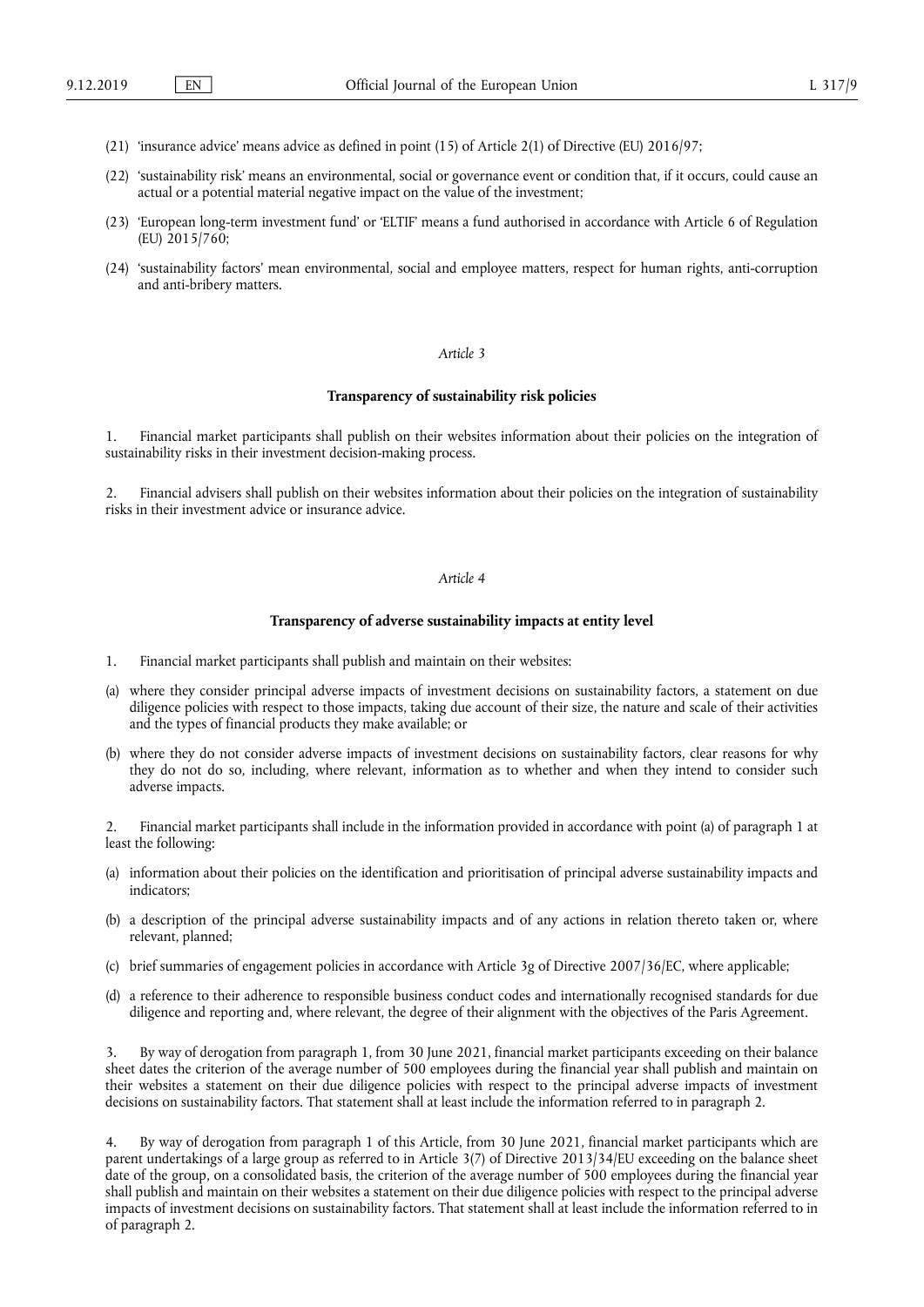- 5. Financial advisers shall publish and maintain on their websites:
- (a) information as to whether, taking due account of their size, the nature and scale of their activities and the types of financial products they advise on, they consider in their investment advice or insurance advice the principal adverse impacts on sustainability factors; or
- (b) information as to why they do not to consider adverse impacts of investment decisions on sustainability factors in their investment advice or insurance advice, and, where relevant, including information as to whether and when they intend to consider such adverse impacts.

6. By 30 December 2020, the ESAs shall develop, through the Joint Committee, draft regulatory technical standards in accordance with Articles 10 to 14 of Regulations (EU) No 1093/2010, (EU) No 1094/2010 and (EU) No 1095/2010 on the content, methodologies and presentation of information referred to in paragraphs 1 to 5 of this Article in respect of the sustainability indicators in relation to adverse impacts on the climate and other environment‐related adverse impacts.

The ESAs shall, where relevant, seek input from the European Environment Agency and the Joint Research Centre of the European Commission.

Power is delegated to the Commission to supplement this Regulation by adopting the regulatory technical standards referred to in the first subparagraph in accordance with Articles 10 to 14 of Regulations (EU) No 1093/2010, (EU) No 1094/2010 and (EU) No 1095/2010.

7. By 30 December 2021, the ESAs shall develop, through the Joint Committee, draft regulatory technical standards in accordance with Articles 10 to 14 of Regulations (EU) No 1093/2010, (EU) No 1094/2010 and (EU) No 1095/2010 on the content, methodologies and presentation of information referred to in paragraphs 1 to 5 of this Article in respect of sustainability indicators in relation to adverse impacts in the field of social and employee matters, respect for human rights, anti‐corruption and anti‐bribery matters.

Power is delegated to the Commission to supplement this Regulation by adopting the regulatory technical standards referred to in the first subparagraph in accordance with Articles 10 to 14 of Regulations (EU) No 1093/2010, (EU) No 1094/2010 and (EU) No 1095/2010.

# *Article 5*

#### **Transparency of remuneration policies in relation to the integration of sustainability risks**

1. Financial market participants and financial advisers shall include in their remuneration policies information on how those policies are consistent with the integration of sustainability risks, and shall publish that information on their websites.

2. The information referred to in paragraph 1 shall be included in remuneration policies that financial market participants and financial advisers are required to establish and maintain in accordance with sectoral legislation, in particular Directives 2009/65/EC, 2009/138/EC, 2011/61/EU, 2013/36/EU, 2014/65/EU, (EU) 2016/97 and (EU) 2016/2341.

# *Article 6*

## **Transparency of the integration of sustainability risks**

- 1. Financial market participants shall include descriptions of the following in pre‐contractual disclosures:
- (a) the manner in which sustainability risks are integrated into their investment decisions; and
- (b) the results of the assessment of the likely impacts of sustainability risks on the returns of the financial products they make available.

Where financial market participants deem sustainability risks not to be relevant, the descriptions referred to in the first subparagraph shall include a clear and concise explanation of the reasons therefor.

- 2. Financial advisers shall include descriptions of the following in pre-contractual disclosures:
- (a) the manner in which sustainability risks are integrated into their investment or insurance advice; and
- (b) the result of the assessment of the likely impacts of sustainability risks on the returns of the financial products they advise on.

Where financial advisers deem sustainability risks not to be relevant, the descriptions referred to in the first subparagraph shall include a clear and concise explanation of the reasons therefor.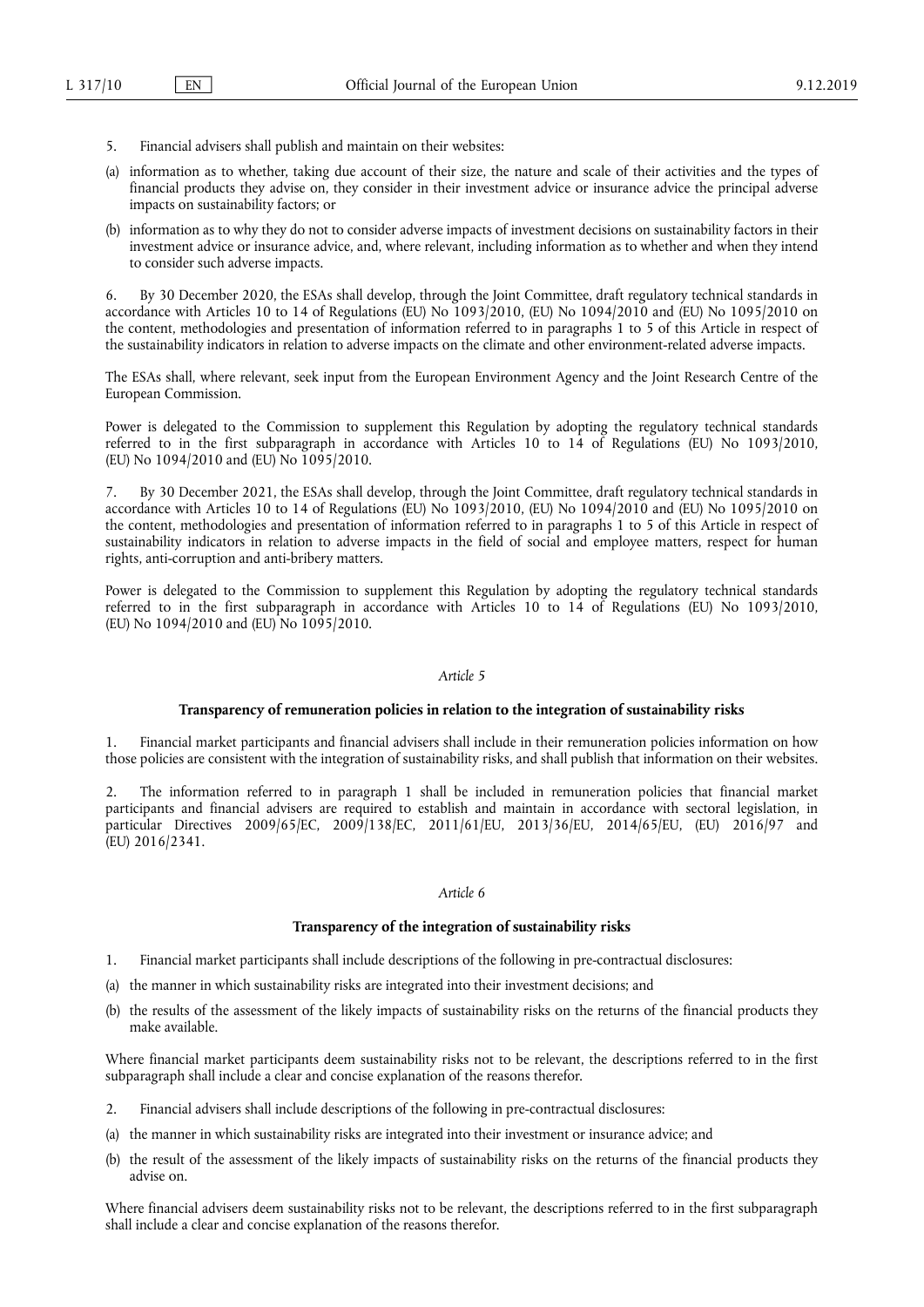- 3. The information referred to in paragraphs 1 and 2 of this Article shall be disclosed in the following manner:
- (a) for AIFMs, in the disclosures to investors referred to in Article 23(1) of Directive 2011/61/EU;
- (b) for insurance undertakings, in the provision of information referred to in Article 185(2) of Directive 2009/138/EC or, where relevant, in accordance with Article 29(1) of Directive (EU) 2016/97;
- (c) for IORPs, in the provision of information referred to in Article 41 of Directive (EU) 2016/2341;
- (d) for managers of qualifying venture capital funds, in the provision of information referred to in Article 13(1) of Regulation (EU) No 345/2013;
- (e) for managers of qualifying social entrepreneurship funds, in the provision of information referred to in Article 14(1) of Regulation (EU) No 346/2013;
- (f) for manufacturers of pension products, in writing in good time before a retail investor is bound by a contract relating to a pension product;
- (g) for UCITS management companies, in the prospectus referred to in Article 69 of Directive 2009/65/EC;
- (h) for investment firms which provide portfolio management or provide investment advice, in accordance with Article 24 (4) of Directive 2014/65/EU;
- (i) for credit institutions which provide portfolio management or provide investment advice, in accordance with Article 24(4) of Directive  $2014/65$ /EU;
- (j) for insurance intermediaries and insurance undertakings which provide insurance advice with regard to IBIPs and for insurance intermediaries which provide insurance advice with regard to pension products exposed to market fluctuations, in accordance with Article 29(1) of Directive (EU) 2016/97;
- (k) for AIFMs of ELTIFs, in the prospectus referred to in Article 23 of Regulation (EU) 2015/760;
- (l) for PEPP providers, in the PEPP key information document referred to in Article 26 of Regulation (EU) 2019/1238.

## *Article 7*

## **Transparency of adverse sustainability impacts at financial product level**

- 1. By 30 December 2022, for each financial product where a financial market participant applies point (a) of Article 4 (1) or Article 4(3) or (4), the disclosures referred to in Article 6(3) shall include the following:
- (a) a clear and reasoned explanation of whether, and, if so, how a financial product considers principal adverse impacts on sustainability factors;
- (b) a statement that information on principal adverse impacts on sustainability factors is available in the information to be disclosed pursuant to Article 11(2).

Where information in Article 11(2) includes quantifications of principal adverse impacts on sustainability factors, that information may rely on the provisions of the regulatory technical standards adopted pursuant to Article 4(6) and (7).

2. Where a financial market participant applies point (b) of Article 4(1), the disclosures referred to in Article 6(3) shall include for each financial product a statement that the financial market participant does not consider the adverse impacts of investment decisions on sustainability factors and the reasons therefor.

# *Article 8*

#### **Transparency of the promotion of environmental or social characteristics in pre‐contractual disclosures**

Where a financial product promotes, among other characteristics, environmental or social characteristics, or a combination of those characteristics, provided that the companies in which the investments are made follow good governance practices, the information to be disclosed pursuant to Article 6(1) and (3) shall include the following:

- (a) information on how those characteristics are met;
- (b) if an index has been designated as a reference benchmark, information on whether and how this index is consistent with those characteristics.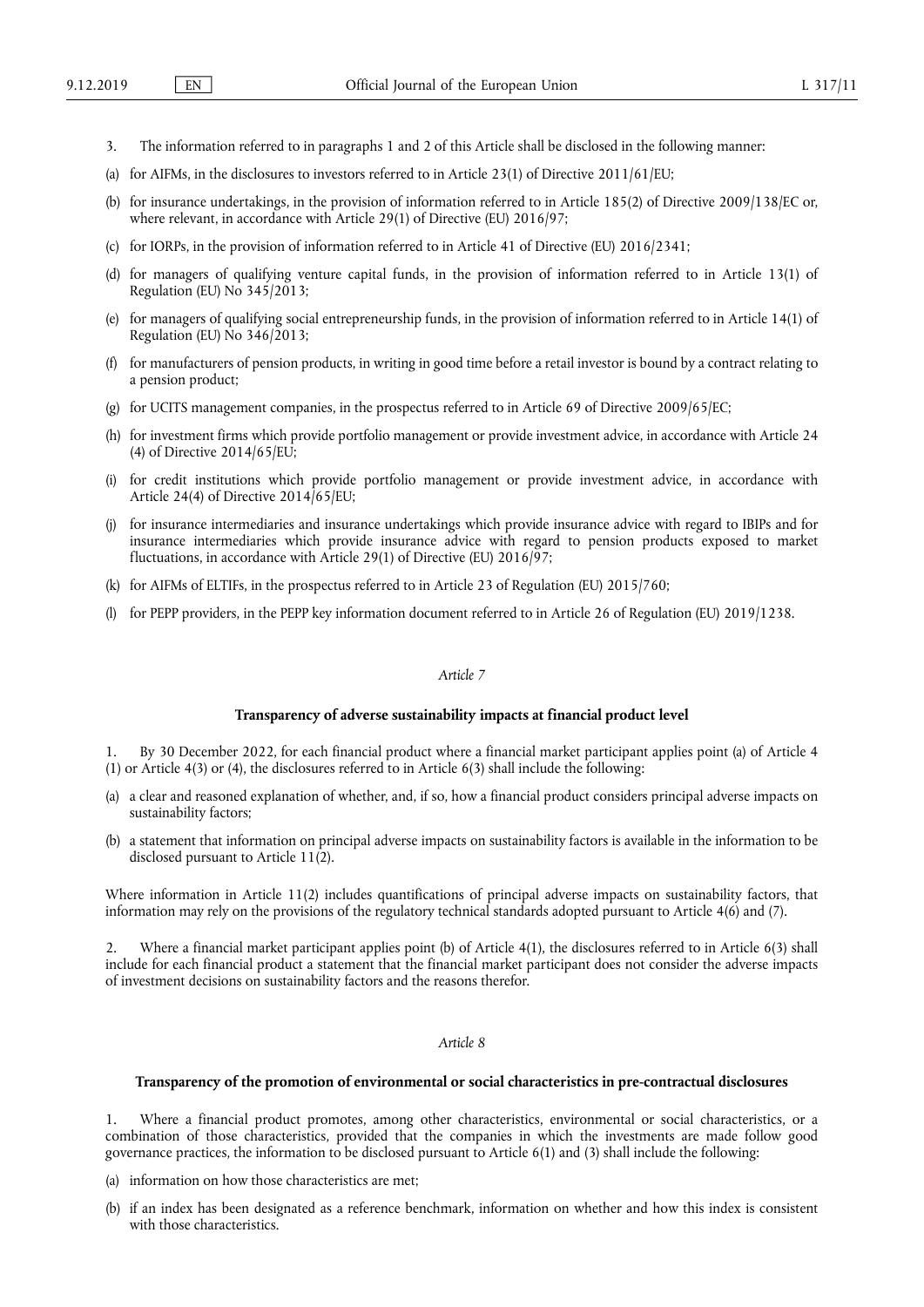2. Financial market participants shall include in the information to be disclosed pursuant to Article 6(1) and (3) an indication of where the methodology used for the calculation of the index referred to in paragraph 1 of this Article is to be found.

3. The ESAs shall, through the Joint Committee, develop draft regulatory technical standards to specify the details of the presentation and content of the information to be disclosed pursuant to this Article.

When developing the draft regulatory technical standards referred to in the first subparagraph, the ESAs shall take into account the various types of financial products, their characteristics and the differences between them, as well as the objective that disclosures are to be accurate, fair, clear, not misleading, simple and concise.

The ESAs shall submit the draft regulatory technical standards referred to in the first subparagraph to the Commission by 30 December 2020.

Power is delegated to the Commission to supplement this Regulation by adopting the regulatory technical standards referred to in the first subparagraph in accordance with Articles 10 to 14 of Regulations (EU) No 1093/2010, (EU) No 1094/2010 and (EU) No 1095/2010.

# *Article 9*

## **Transparency of sustainable investments in pre‐contractual disclosures**

1. Where a financial product has sustainable investment as its objective and an index has been designated as a reference benchmark, the information to be disclosed pursuant to Article 6(1) and (3) shall be accompanied by the following:

(a) information on how the designated index is aligned with that objective;

(b) an explanation as to why and how the designated index aligned with that objective differs from a broad market index.

Where a financial product has sustainable investment as its objective and no index has been designated as a reference benchmark, the information to be disclosed pursuant to Article 6(1) and (3) shall include an explanation on how that objective is to be attained.

3. Where a financial product has a reduction in carbon emissions as its objective, the information to be disclosed pursuant to Article 6(1) and (3) shall include the objective of low carbon emission exposure in view of achieving the longterm global warming objectives of the Paris Agreement.

By way of derogation from paragraph 2 of this Article, where no EU Climate Transition Benchmark or EU Paris‐aligned Benchmark in accordance with Regulation (EU) 2016/1011 of the European Parliament and of the Council ( 20) is available, the information referred to in Article 6 shall include a detailed explanation of how the continued effort of attaining the objective of reducing carbon emissions is ensured in view of achieving the long‐term global warming objectives of the Paris Agreement.

4. Financial market participants shall include in the information to be disclosed pursuant to Article 6(1) and (3) an indication of where the methodology used for the calculation of the indices referred to in paragraph 1 of this Article and the benchmarks referred to in the second subparagraph of paragraph 3 of this Article are to be found.

5. The ESAs shall, through the Joint Committee, develop draft regulatory technical standards to specify the details of the presentation and content of the information to be disclosed pursuant to this Article.

When developing the draft regulatory technical standards referred to in the first subparagraph of this paragraph, the ESAs shall take into account the various types of financial products, their objectives as referred to in paragraphs 1, 2 and 3 and the differences between them as well as the objective that disclosures are to be accurate, fair, clear, not misleading, simple and concise.

<sup>(</sup> 20) Regulation (EU) 2016/1011 of the European Parliament and of the Council of 8 June 2016 on indices used as benchmarks in financial instruments and financial contracts or to measure the performance of investment funds and amending Directives 2008/48/EC and 2014/17/EU and Regulation (EU) No 596/2014 (OJ L 171, 29.6.2016, p. 1).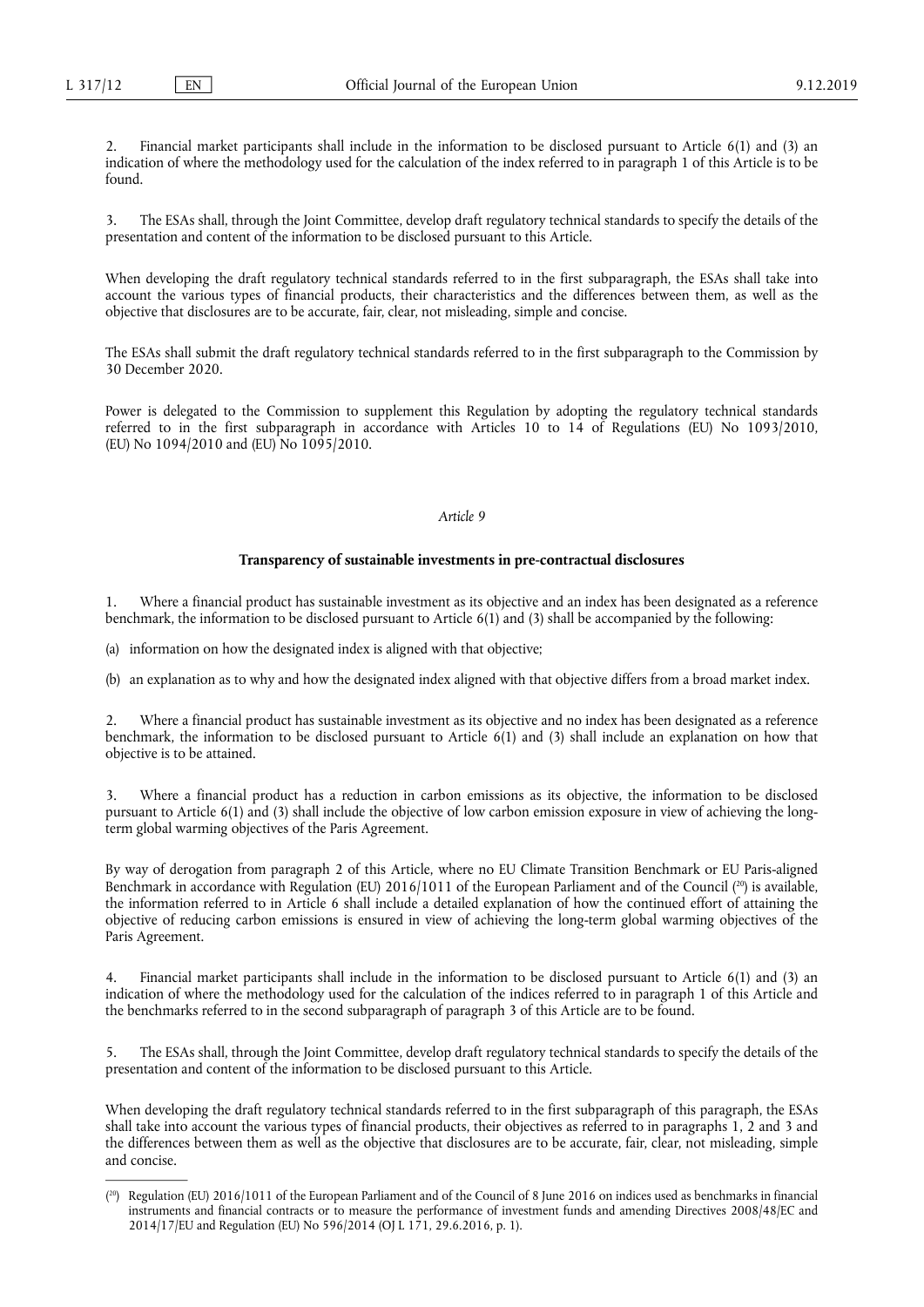The ESAs shall submit the draft regulatory technical standards referred to in the first subparagraph to the Commission by 30 December 2020.

Power is delegated to the Commission to supplement this Regulation by adopting the regulatory technical standards referred to in the first subparagraph in accordance with Articles 10 to 14 of Regulations (EU) No 1093/2010, (EU) No 1094/2010 and (EU) No 1095/2010.

#### *Article 10*

# **Transparency of the promotion of environmental or social characteristics and of sustainable investments on websites**

1. Financial market participants shall publish and maintain on their websites the following information for each financial product referred to in Article 8(1) and Article 9(1), (2) and (3):

- (a) a description of the environmental or social characteristics or the sustainable investment objective;
- (b) information on the methodologies used to assess, measure and monitor the environmental or social characteristics or the impact of the sustainable investments selected for the financial product, including its data sources, screening criteria for the underlying assets and the relevant sustainability indicators used to measure the environmental or social characteristics or the overall sustainable impact of the financial product;
- (c) the information referred to in Articles 8 and 9;
- (d) the information referred to in Article 11.

The information to be disclosed pursuant to the first subparagraph shall be clear, succinct and understandable to investors. It shall be published in a way that is accurate, fair, clear, not misleading, simple and concise and in a prominent easily accessible area of the website.

2. The ESAs shall, through the Joint Committee, develop draft regulatory technical standards to specify the details of the content of the information referred to in points (a) and (b) of the first subparagraph of paragraph  $\hat{1}$ , and the presentation requirements referred to in the second subparagraph of that paragraph.

When developing the draft regulatory technical standards referred to in the first subparagraph of this paragraph, the ESAs shall take into account the various types of financial products, their characteristics and objectives as referred to in paragraph 1 and the differences between them. The ESAs shall update the regulatory technical standards in the light of regulatory and technological developments.

The ESAs shall submit the draft regulatory technical standards referred to in the first subparagraph to the Commission by 30 December 2020.

Power is delegated to the Commission to supplement this Regulation by adopting the regulatory technical standards referred to in the first subparagraph in accordance with Articles 10 to 14 of Regulations (EU) No 1093/2010, (EU) No 1094/2010 and (EU) No 1095/2010.

## *Article 11*

# **Transparency of the promotion of environmental or social characteristics and of sustainable investments in periodic reports**

1. Where financial market participants make available a financial product as referred to in Article 8(1) or in Article 9(1), (2) or (3), they shall include a description of the following in periodic reports:

- (a) for a financial product as referred to in Article 8(1), the extent to which environmental or social characteristics are met;
- (b) for a financial product as referred to in Article 9(1), (2) or (3):
	- (i) the overall sustainability‐related impact of the financial product by means of relevant sustainability indicators; or
	- (ii) where an index has been designated as a reference benchmark, a comparison between the overall sustainabilityrelated impact of the financial product with the impacts of the designated index and of a broad market index through sustainability indicators.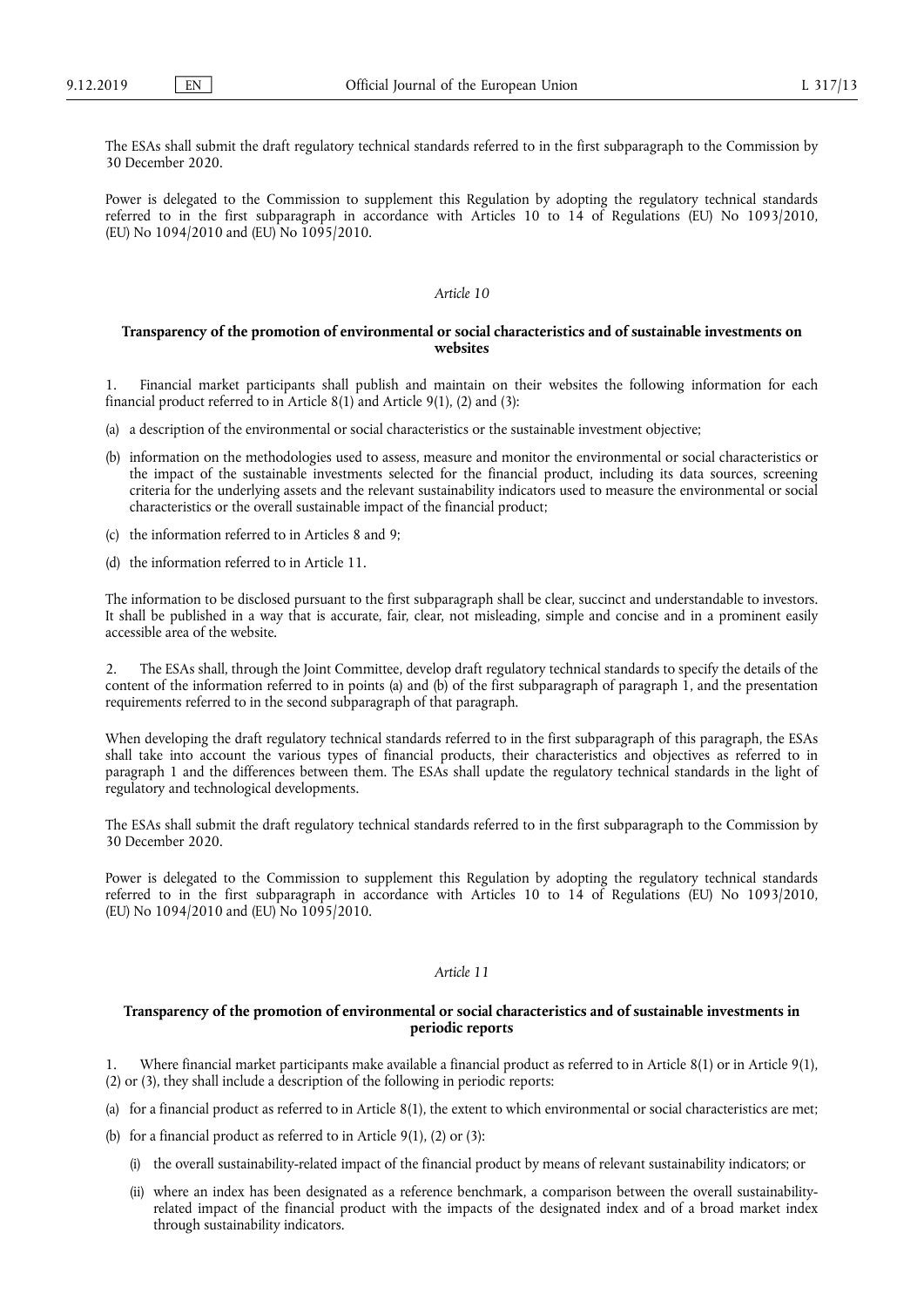- 2. The information referred to in paragraph 1 of this Article shall be disclosed in the following manner:
- (a) for AIFMs, in the annual report referred to in Article 22 of Directive 2011/61/EU;
- (b) for insurance undertakings, annually in writing in accordance with Article 185(6) of Directive 2009/138/EC;
- (c) for IORPs, in the annual report referred to in Article 29 of Directive (EU) 2016/2341;
- (d) for managers of qualifying venture capital funds, in the annual report referred to in Article 12 of Regulation (EU) No 345/2013;
- (e) for managers of qualifying social entrepreneurship funds, in the annual report referred to in Article 13 of Regulation (EU) No 346/2013;
- (f) for manufacturers of pension products, in writing in the annual report or in a report in accordance with national law;
- (g) for UCITS management companies, in the annual report referred to in Article 69 of Directive 2009/65/EC;
- (h) for investment firms which provide portfolio management, in a periodic report as referred to in Article 25(6) of Directive 2014/65/EU;
- (i) for credit institutions which provide portfolio management, in a periodic report as referred to in Article 25(6) of Directive 2014/65/EU;
- (j) for PEPP providers, in the PEPP Benefit Statement referred to in Article 36 of Regulation (EU) 2019/1238.

3. For the purposes of paragraph 1 of this Article, financial market participants may use the information in management reports in accordance with Article 19 of Directive 2013/34/EU or the information in non-financial statements in accordance with Article 19a of that Directive where appropriate.

The ESAs shall, through the Joint Committee, develop draft regulatory technical standards to specify the details of the content and presentation of information referred to in paragraph 1.

When developing the draft regulatory technical standards referred to in the first subparagraph, the ESAs shall take into account the various types of financial products, their characteristics and objectives and the differences between them. The ESAs shall update the regulatory technical standards in the light of regulatory and technological developments.

The ESAs shall submit the draft regulatory technical standards referred to in the first subparagraph to the Commission by 30 December 2020.

Power is delegated to the Commission to supplement this Regulation by adopting the regulatory technical standards referred to in the first subparagraph in accordance with Articles 10 to 14 of Regulations (EU) No 1093/2010, (EU) No 1094/2010 and (EU) No 1095/2010.

## *Article 12*

# **Review of disclosures**

1. Financial market participants shall ensure that any information published in accordance with Article 3, 5 or 10 is kept up to date. Where a financial market participant amends such information, a clear explanation of such amendment shall be published on the same website.

2. Paragraph 1 shall apply *mutatis mutandis* to financial advisers with regard to any information published in accordance with Articles 3 and 5.

#### *Article 13*

#### **Marketing communications**

1. Without prejudice to stricter sectoral legislation, in particular Directives 2009/65/EC, 2014/65/EU and (EU) 2016/97 and Regulation (EU) No 1286/2014, financial market participants and financial advisers shall ensure that their marketing communications do not contradict the information disclosed pursuant to this Regulation.

2. The ESAs may develop, through the Joint Committee, draft implementing technical standards to determine the standard presentation of information on the promotion of environmental or social characteristics and sustainable investments.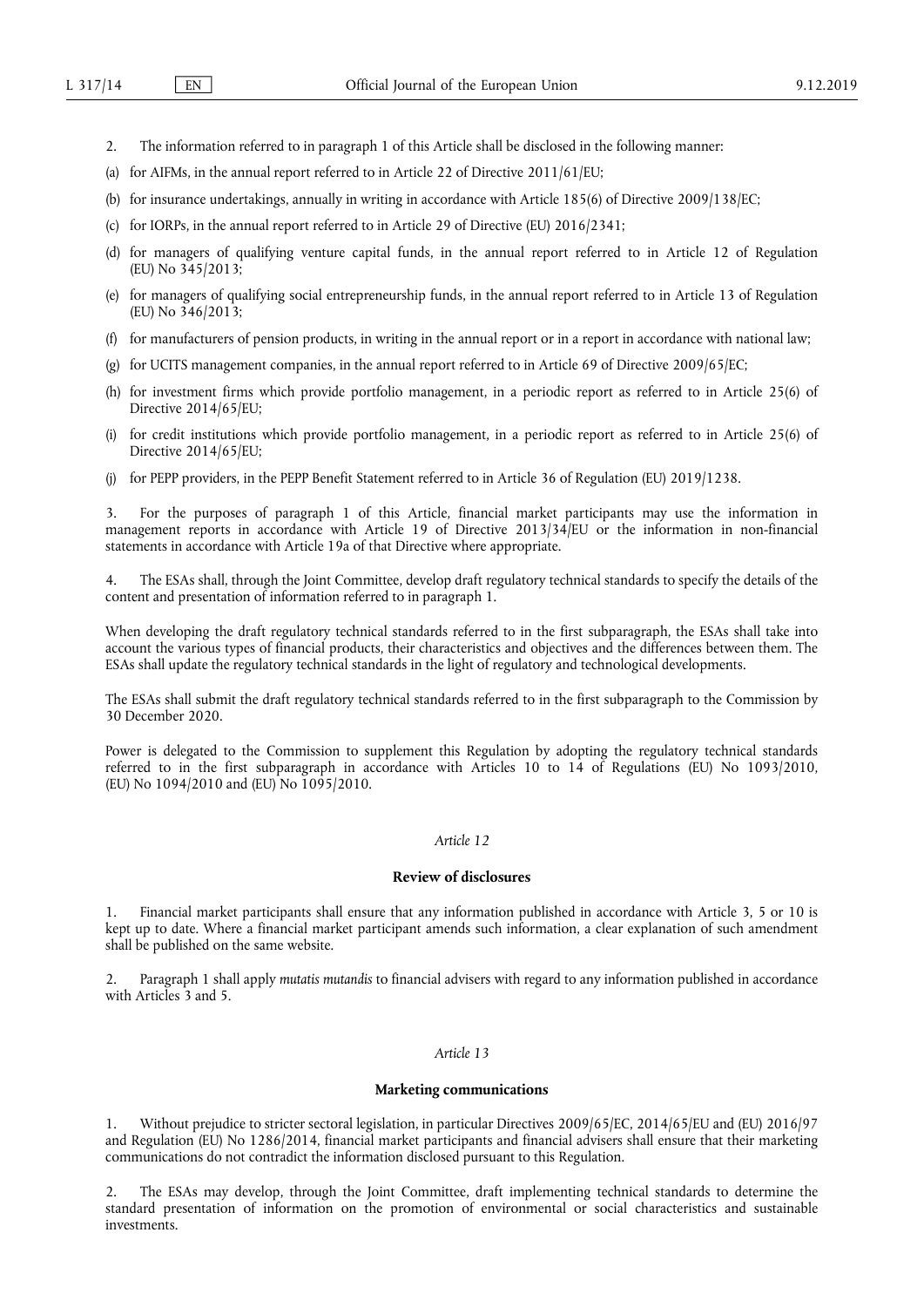Power is delegated to the Commission to adopt the implementing technical standards referred to in the first subparagraph in accordance with Article 15 of Regulations (EU) No 1093/2010, (EU) No 1094/2010 and (EU) No 1095/2010.

#### *Article 14*

## **Competent authorities**

1. Member States shall ensure that the competent authorities designated in accordance with sectoral legislation, in particular the sectoral legislation referred to in Article 6(3) of this Regulation, and in accordance with Directive 2013/36/EU, monitor the compliance of financial market participants and financial advisers with the requirements of this Regulation. The competent authorities shall have all the supervisory and investigatory powers that are necessary for the exercise of their functions under this Regulation.

2. For the purposes of this Regulation, the competent authorities shall cooperate with each other and shall provide each other, without undue delay, with such information as is relevant for the purposes of carrying out their duties under this Regulation.

# *Article 15*

#### **Transparency by IORPs and insurance intermediaries**

1. IORPs shall publish and maintain the information referred to in Articles 3 to 7 and the first subparagraph of Article 10(1), of this Regulation in accordance with point (f) of Article 36(2) of Directive (EU) 2016/2341.

2. Insurance intermediaries shall communicate the information referred to in Article 3, Article 4(5), Article 5, Article 6 and the first subparagraph of Article 10(1), of this Regulation in accordance with Article 23 of Directive (EU) 2016/97.

# *Article 16*

#### **Pension products covered by Regulations (EC) No 883/2004 and (EC) No 987/2009**

Member States may decide to apply this Regulation to manufacturers of pension products operating national social security schemes which are covered by Regulations (EC) No 883/2004 and (EC) No 987/2009. In such cases, manufacturers of pension products as referred to in point (1)(d) of Article 2 of this Regulation shall include manufacturers of pension products operating national social security schemes and of pension products referred to in point (8) of Article 2 of this Regulation. In such case, the definition of pension product in point (8) of Article 2 of this Regulation shall be deemed to include the pension products referred to in the first sentence.

2. Member States shall notify the Commission and the ESAs of any decision taken pursuant to paragraph 1.

## *Article 17*

#### **Exemptions**

1. This Regulation shall neither apply to insurance intermediaries which provide insurance advice with regard to IBIPs nor to investment firms which provide investment advice that are enterprises irrespective of their legal form, including natural persons and self‐employed persons, provided that they employ fewer than three persons.

2. Member States may decide to apply this Regulation to insurance intermediaries which provide insurance advice with regard to IBIPs or investment firms which provide investment advice as referred to in paragraph 1.

3. Member States shall notify the Commission and the ESAs of any decision taken pursuant to paragraph 2.